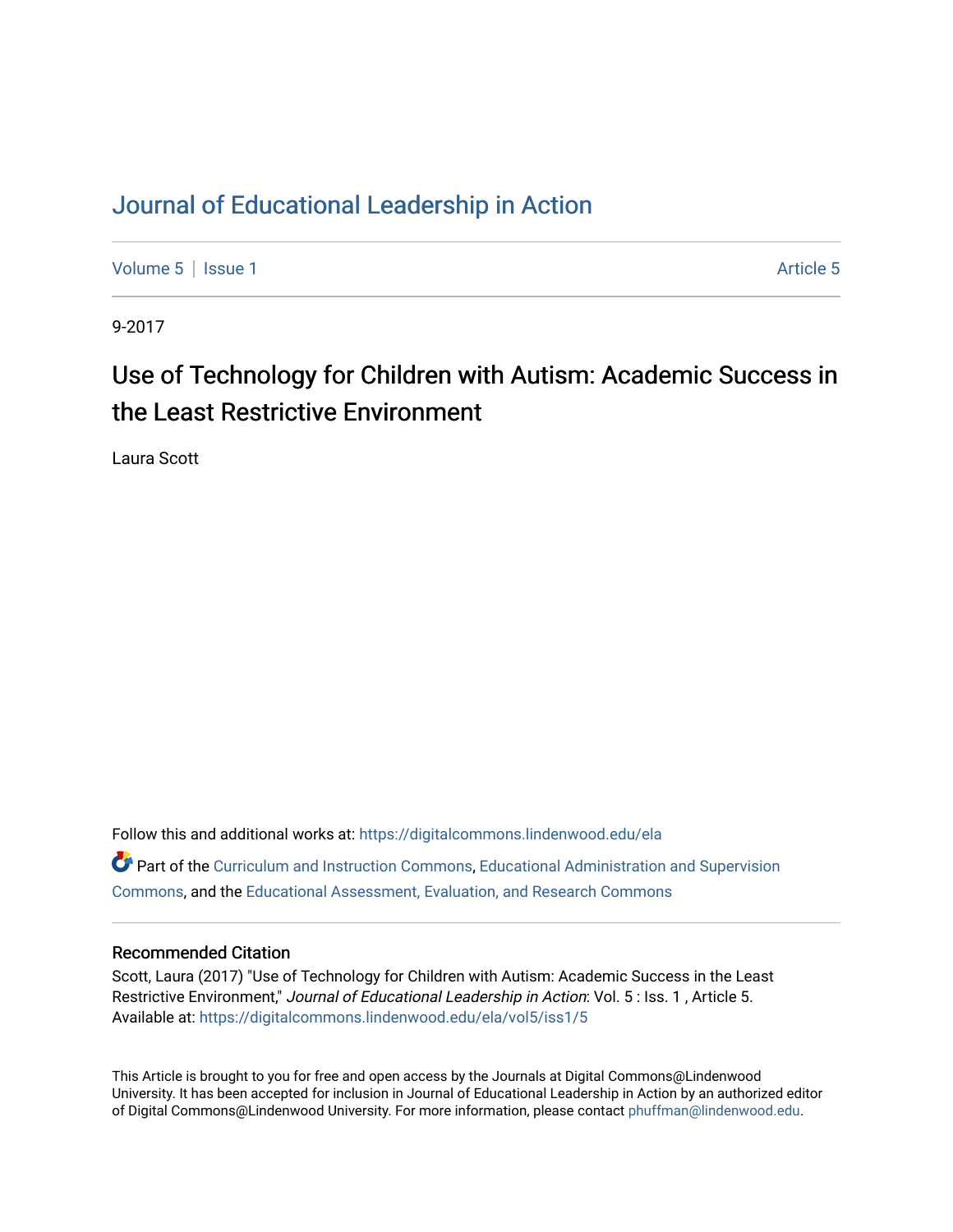# USE OF TECHNOLOGY FOR CHILDREN WITH AUTISM: ACADEMIC SUCCESS IN THE LEAST RESTRICTIVE ENVIRONMENT

Faculty Article by Laura Scott

# Abstract

Autism Spectrum Disorders (ASD) is a prevailing neurodevelopmental disorder that affects many aspects of a child's life. Their communication and emotional regulation are hindered which makes it more challenging for them to thrive in the general education setting. Every child has the right to be educated in the least restrictive environment with needed support provided by its local school. Research has shown the use of technology to be a major contribution to student engagement and success. The focus of this article is to examine how a child's communication and emotional regulation affect their academics and offer research based solutions. It is important for educators and family members to increase their knowledge of the latest interventions for speech impairments, social stories, and emotional regulation. Educators especially must remain current in these interventions and technology in order to see all students reach their full potential.

#### Introduction

Imagine being in a foreign country and not understanding the people around you. Now imagine that you need help or are feeling something but cannot communicate it to others. Strangers begin to judge you because you are unlike them and act "funny." This is similar to how an individual with autism feels among his or her peers. More and more children are feeling this way every day. Autism Spectrum Disorder (ASD) diagnoses are currently on the rise among hundreds of children throughout the U.S. Children who receive a diagnosis of ASD face daily challenges due to this neurodevelopmental disorder. They have difficulty expressing their needs or wants with others in an appropriate way. They are not able to understand common social rules of conversations and building relationships with others. An additional characteristic of autism is the difficulty with emotional regulation. They struggle with recognizing their emotions and being able to control them, especially when their environment has become overwhelming to them. With each of these challenges, it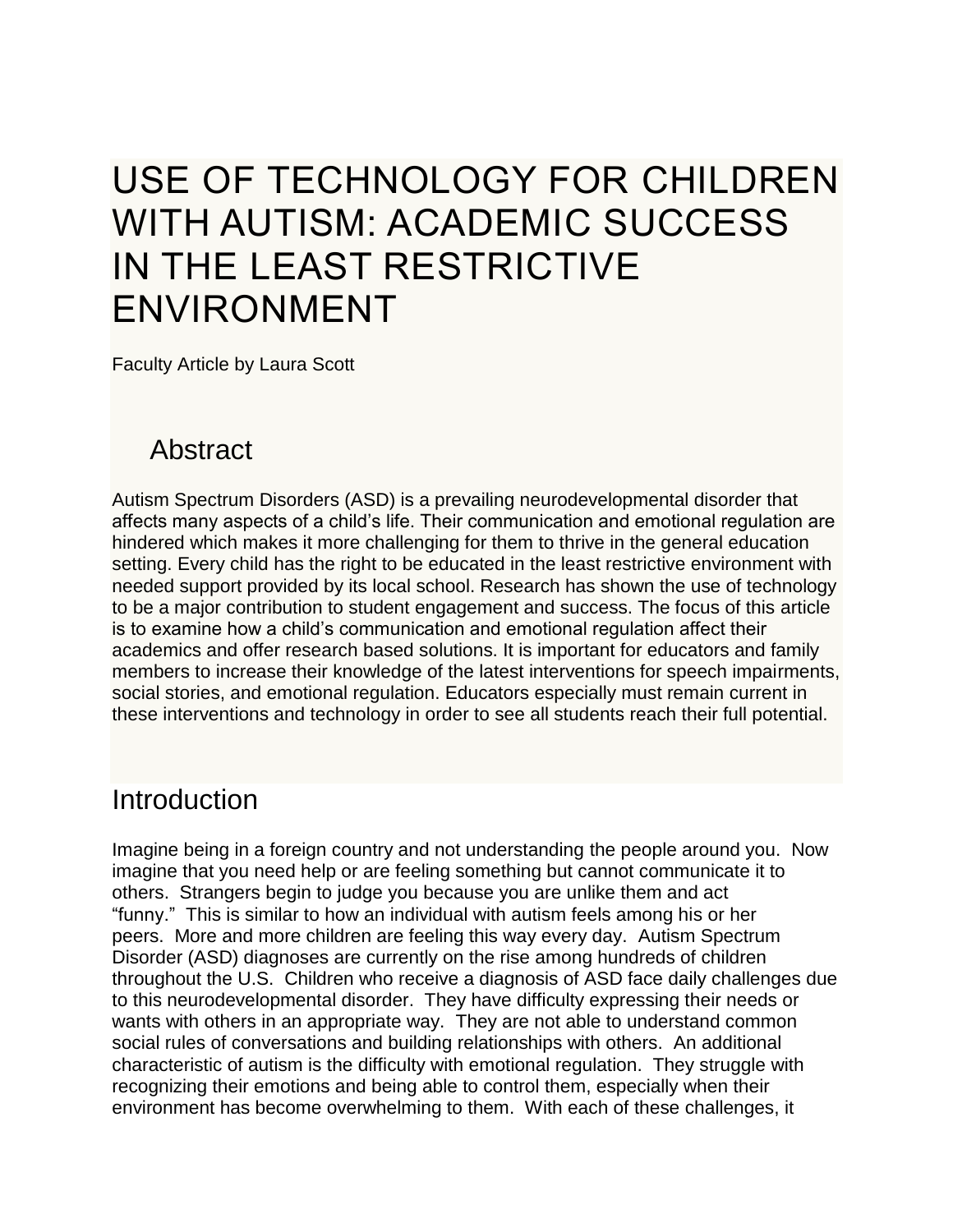seems almost impossible for them to be able to learn alongside general education peers in a school setting.

The Individuals with Disabilities Education Act (IDEA) protects students with disabilities when it comes to the educational rights of the child. This federal law requires that a child with a disability has the right to be educated among non-disabled peers in the least restrictive environment. They are not to be treated as outcasts and confined to secluded areas. They are to be given the same opportunities as the other students to show much potential they have. As an educator, one must be equipped to help these children learn and grow throughout the school year as they would for any other student.

Today's teachers face the challenges of understanding and teaching the increased population of students diagnosed with autism. Along with compassion, one of the most effective teaching tools an educator has is technology. Technology advances have provided a new avenue for advancement in the education world for the better, especially in the area of autism. Visual schedules are now able to be created digitally and mobile on a student's device. They allow the child's environment to be more structured by telling the student the order in which events will occur. Social stories can be recorded and customized to meet the exact needs of a child. Apps have been specifically designed to meet the needs of children in communication, socialization, and emotional regulation. This article will provide an overview of how these characteristics affect children with autism in the school setting and how to use technology support to enhance academic success.

#### Communication Difficulties

Children with autism spectrum disorder face difficulties with communication. The spectrum offers a range of children from those who are non-verbal to those who are able to speak but use incorrect sequencing or syntax. These struggles contribute to the lack of socialization in group setting. Some are completely unable to communicate with peers while others struggle in various areas such as initiating conversation, maintaining eye contact, sharing interests, etc. It is crucial that we find effective ways to assist these individuals in making strides with communication using the latest interventions that have proven to be effective. These interventions combine researched based strategies and educational technology.

A 2014 study involving three preschool and two elementary children with autism combined both the Picture Exchange Communication System (PECS) and an iPad (Hill & Flores, 2014). The purpose of PECS is to act as an alternative form of communication by showing various images for needs, wants, etc. The iPad enhanced the intervention by being able to contribute text to speech apps and an endless variety of pictures and vocabulary words (Hill & Flores, 2014). The results showed that while the PECS process should first be taught and practiced, technology helped make the intervention more effective. The children's communication increased. "Jackie requested marshmallows using full sentences on the iPad" (Hill & Flores, 2014, p. 52) which she was not able to do prior. "Kent appeared to independently request (for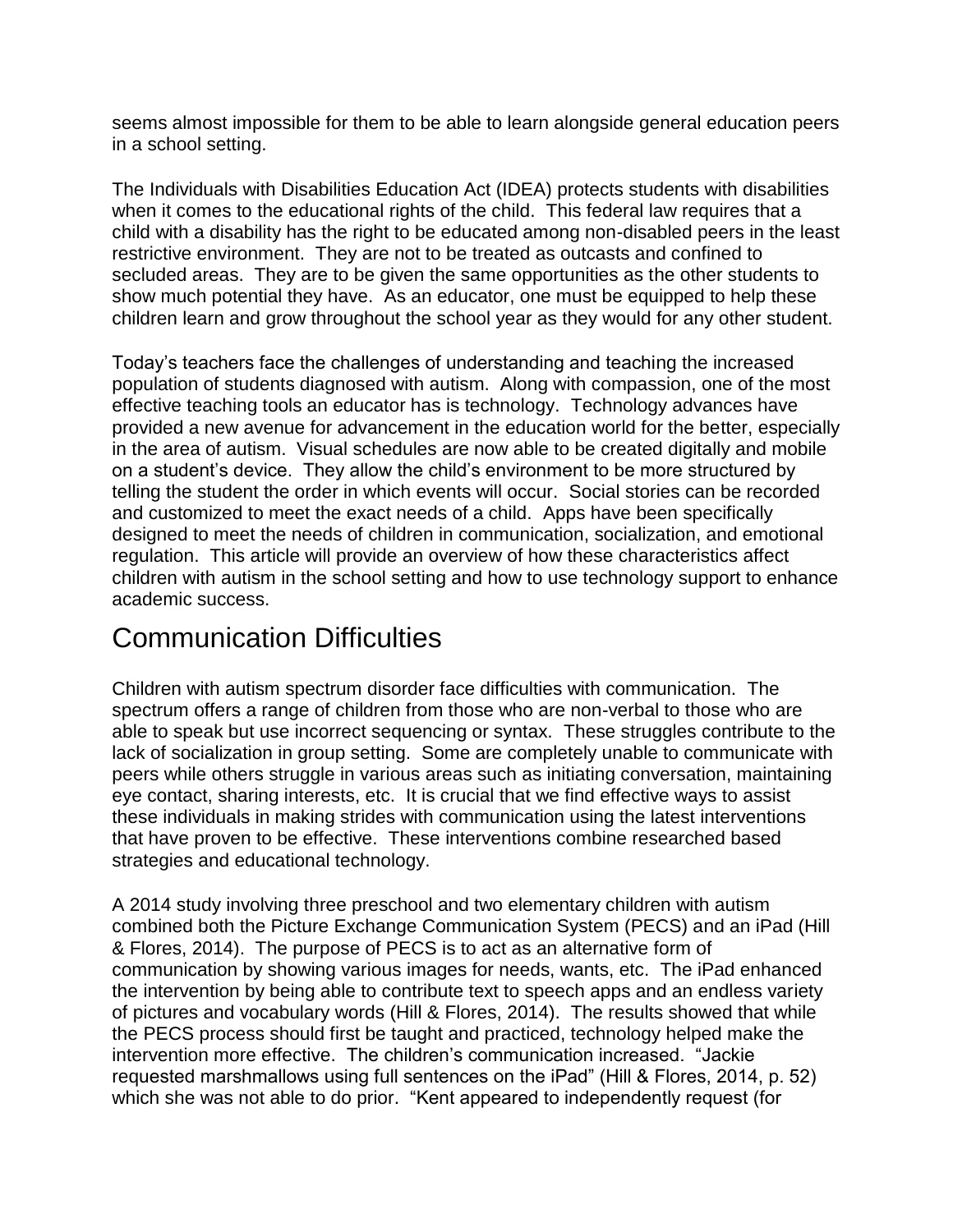snacks) using the iPad" (Hill & Flores, 2014, p. 52). In my experience as a general education teacher, I have observed students considered defiant because of their difficulty to process and express language. General education teachers who do not receive adequate training on how to work with special education students become frustrated with these students. Those who are able to use iPads to communicate have made amazing strides and it shows in the classroom. Their iPad acts as the main connection between them and with whom they are trying to communicate. They are able to quickly show images of what they need or where they want to go. They can put text into speech to help explain something to a teacher or classmate. It is clear that technology helps minimize the communication gap for students with autism.

Another intervention to help with communication is social stories presented through video modeling. A 2008 research study conducted by Sansosti and Powell-Smith supports the notion of using technology to enhance the learning of children with autism. Three children diagnosed with ASD (Autism Spectrum Disorder) were taught how to communicate in social settings using video modeling and computer assisted instruction. "When compared to their peers, all three participants' rates of behavior were equivalent to or approaching the same level of their peers, which demonstrates the clinical significance of the interventions" (Sansosti & Powell-Smith, 2008, p. 173). The use of technology allows for greater student achievement. In my students' educational setting, the speech language pathologist uses social stories presented through video modeling on a Smartboard. The videos involve either themselves or peers at school, which makes the lesson more authentic and personal. Seeing children act out social skills through video makes it easier for struggling students to imitate. Each social story can also be easily tailored to fit the individual child such as adding their favorite song or using favorable colors. All students in general like learning from technology because they see it being used every day and is engaging. Technology allows students to be creative while having endless possibilities at their fingertips. Teachers are finding that technology based interventions are making a difference such as with the social stories, "the computer-based interventions demonstrated adequate treatment integrity and were rated as highly acceptable by teachers" (Sansosti & Powell-Smith, 2008).

Children with autism would greatly benefit from technology-based interventions to help them build relationships with peers. Because their "spoken language development is often delayed" (Lowth, 2014, p. 20), using iPads have been proven to increase communication. Troubles with communication then lead into a lack of social awareness. I see this many times throughout my school day as a sixth grade general education teacher. Students with autism are not able to feel comfortable around their peers and become stressed. They do not understand how to initiate conversations, maintain eye contact, share interests, etc. The need for practical interventions is crucial. Lowth (2014) also said these techniques "of educational, social and communicative approaches (should be) tailored to the individual child" (p. 21). Technology makes the process of individualizing instruction much easier and less time consuming for educators. This helps children with autism receive a meaningful and effective experience.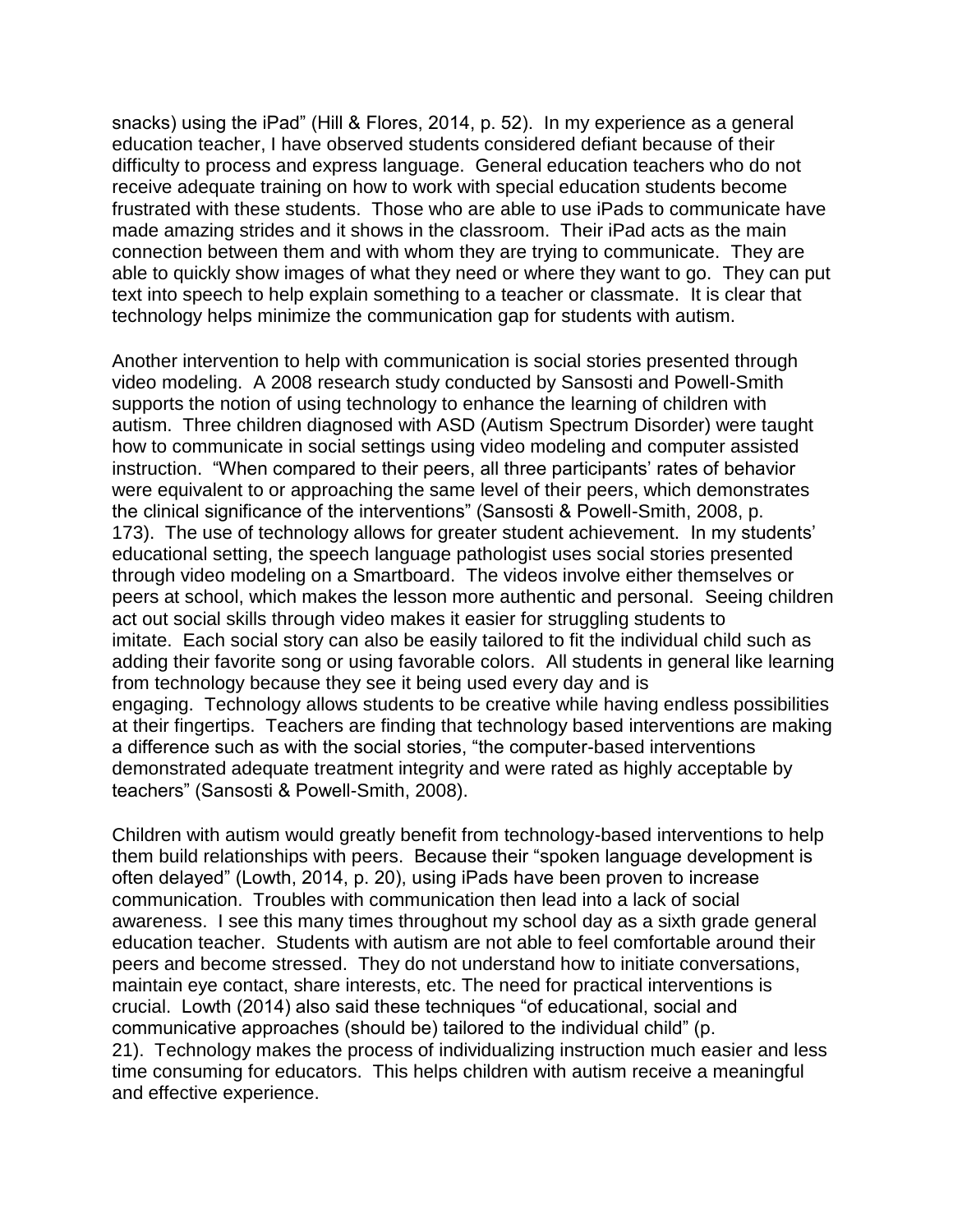In conclusion, communication is a main focus with autism spectrum disorders. It is vital for educators to stay up to date on the most useful interventions and best approaches for delivery. Technology allows multiple ways to improve social communication for children beginning in preschool throughout adolescence. This is why technology resources must be included in the education of children with autism.

# Emotional Regulation Difficulties

One of the main components of autism spectrum disorders is the difficulty with emotional regulation. This is part of the neurological disorders that affects many children. They struggle to maintain a sense of internal balance because they are constantly trying to process and understand the world around them. It is very easy for these individuals to feel completely unstable and unable to control their emotions. These struggles lead to failure to form and foster relationships with peers. Not being able to filter through their mental chaos also affects their ability to learn. Interventions to help children process their emotions must be found to help our children be successful both socially and academically in a school setting.

A 2009 study conducted by researchers involving 29 children with autism sought to find a correlation between their restricted and repetitive behaviors and sensory abnormalities (Chen, Rodgers, & Mcconachie, 2009). The study found children with this disorder show "hypo responsiveness to visual stimuli, or hyper responsiveness to sound, and the presence of restricted and repetitive behaviors" (Chen et al., 2009, p. 636). Children with autism can become easily overwhelmed or agitated to light settings that typical peers find normal. Little sounds that the general education student is able to filter out such as a clock ticking or pencil tapping does not bother them while it can overwhelm a child with autism. In turn, the child has created some sort of repetitive or restricted behavior to cope. The study found "a significant relationship between the presence of sensory abnormalities and restricted and repetitive behaviors" (Chen et al., 2009, p. 639). These behaviors are not socially acceptable in our world. In my sixth grade classroom, I have observed the students with autism covering their ears, reporting migraines and asking for breaks. My classroom is themed to have calming colors of light blues and tans along with string lights and lamps instead of using the ones overhead. While this helps all of my students, they are only in my room for two hours a day. Other teachers do not provide the same accommodations I do. I can see the difference when students with autism come into my room from the hallway or another classroom that had all of the lights on and was very noisy. It is hard for them to calm down and focus on learning during the first 10 minutes of my class, which is crucial because we only have a small amount of time each day. These children are displaying their repetitive behaviors such as flapping, jumping, etc. As a result, their peers begin to reject them because they are distracting. Both of their learning times are minimized and relationships are not fostered. Therefore, interventions need to be put into place to help these children who cannot fully process the environment around them.

Another complication that affects children with autism in the school setting is their inability to understand and take into consideration other's perspectives. A 2014 article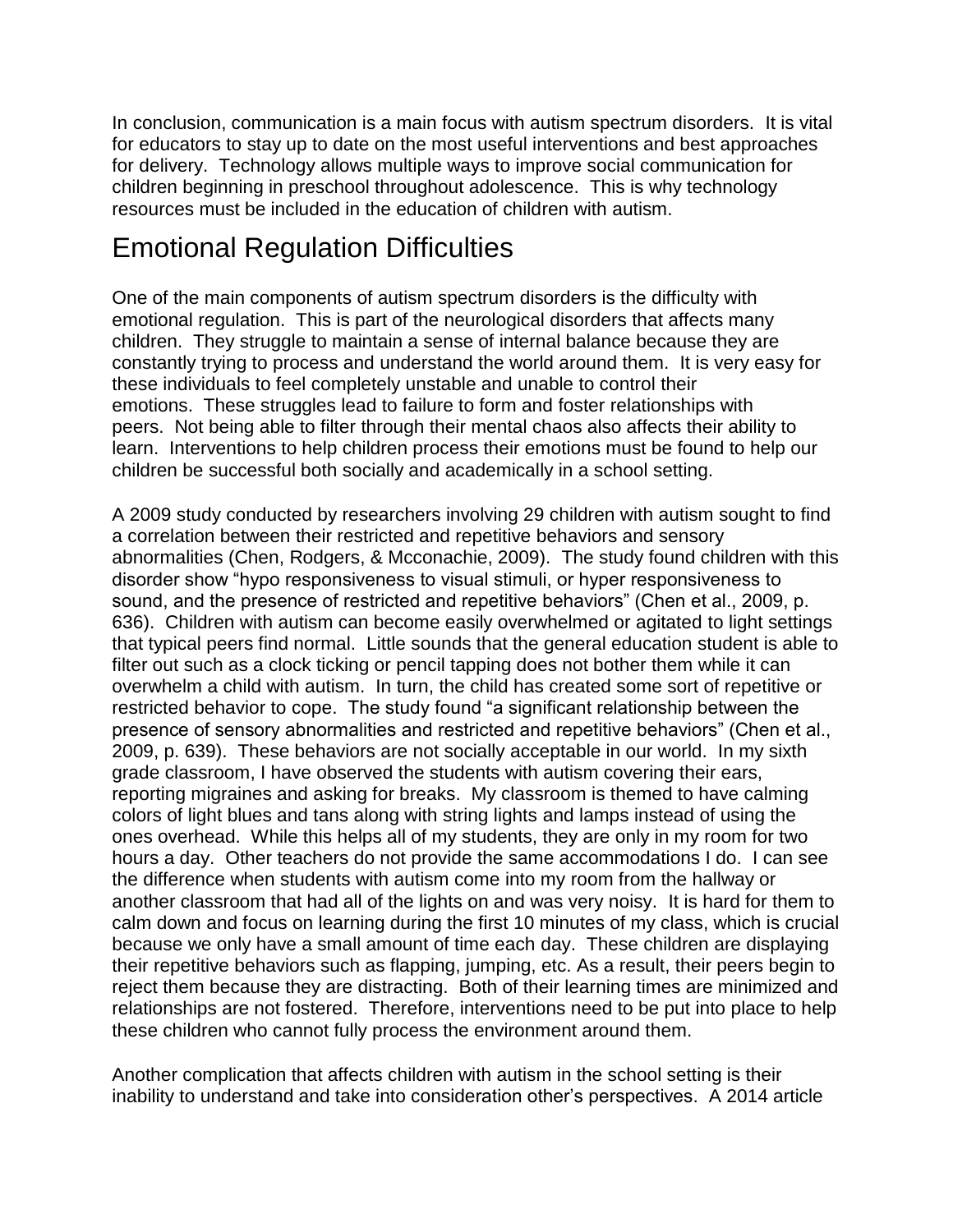published by Debarnardis, Hayes, and Fryling explained this struggle, "they cannot distinguish how their views, thoughts, and beliefs may be different from those of others" (p. 123). Many studies have been done to support this claim, and find the children with autism significantly behind their peers in perspective taking (DeBardnardis et al., 2014). This is also called a lack of theory of mind. Those with autism are unable to recognize that not everyone shares their views and interests. They do not make the connection that each individual is different and has grown from their own life experiences. My students with autism are not able to recognize other peers' hobbies in order to establish and maintain conversations. They do not show interest in others' likes or dislikes. One student, Lenny\*, has made himself undesirable by his peers because he overtakes every conversation with his favorite topic of traffic lights. His conversations with peers are completely one sided, and he does not notice that his peers do not consider him a friend. Lenny is one of many children with autism who need effective interventions to help understand social communication.

Children with autism suffer socially because of their inability to emotionally regulate themselves and see others' perspectives. They are made to be outcasts at school. A 2011 study conducted by Kasari, Locke, Gulsrud, and Rotheram sought to examine 60 high functioning children with autism and 815 of their typically developing peers (p.535). The purpose was to analyze each child's social network status by interviewing them and comparing their answers to peers. Questions asked were, "Are there kids in your class who like to hang out together? Who are they? Who are your top 3 friends in class?" (p. 537). This let researchers know if friendships were being reciprocated to those with autism and if these children understood the social statuses in the same way as their peers (Kasari et al., 2011). Analysts then calculated each child's score of being mentioned and if their friendships were reciprocated in their peers' answers. A score of 0 indicated social isolation, 1 indicated peripheral meaning on the outskirts, 2 was secondary meaning well connected, and 3 was nuclear which meant highly regarded and popular (Kasari et al., 2011). As for those with autism, "8 children were isolated, 25 had peripheral status, 22 had secondary status, and five had nuclear social status" (p. 538). It is clear that children with autism struggle with forming and maintaining reciprocal friendships with peers. This is a large component of a child's school experience, which supports the argument for needed interventions.

Educators must stay up to date on the most recent and effective ways to help children be successful in the school setting. Technology allows professionals to individualize interventions for these students based on sensory needs and perspective taking deficits. It provides multiple ways to help with emotional regulation, which will increase the student's possibilities for success in the school setting.

# Incorporating Technology

Engagement is a key requirement in educating all children. If the students are not engaged, the lesson will not be meaningful to them. Students with disabilities of any kind will not gain knowledge if a lesson is too tedious and not designed to meet the specific needs of that child. Using technology is an effective way for teachers to keep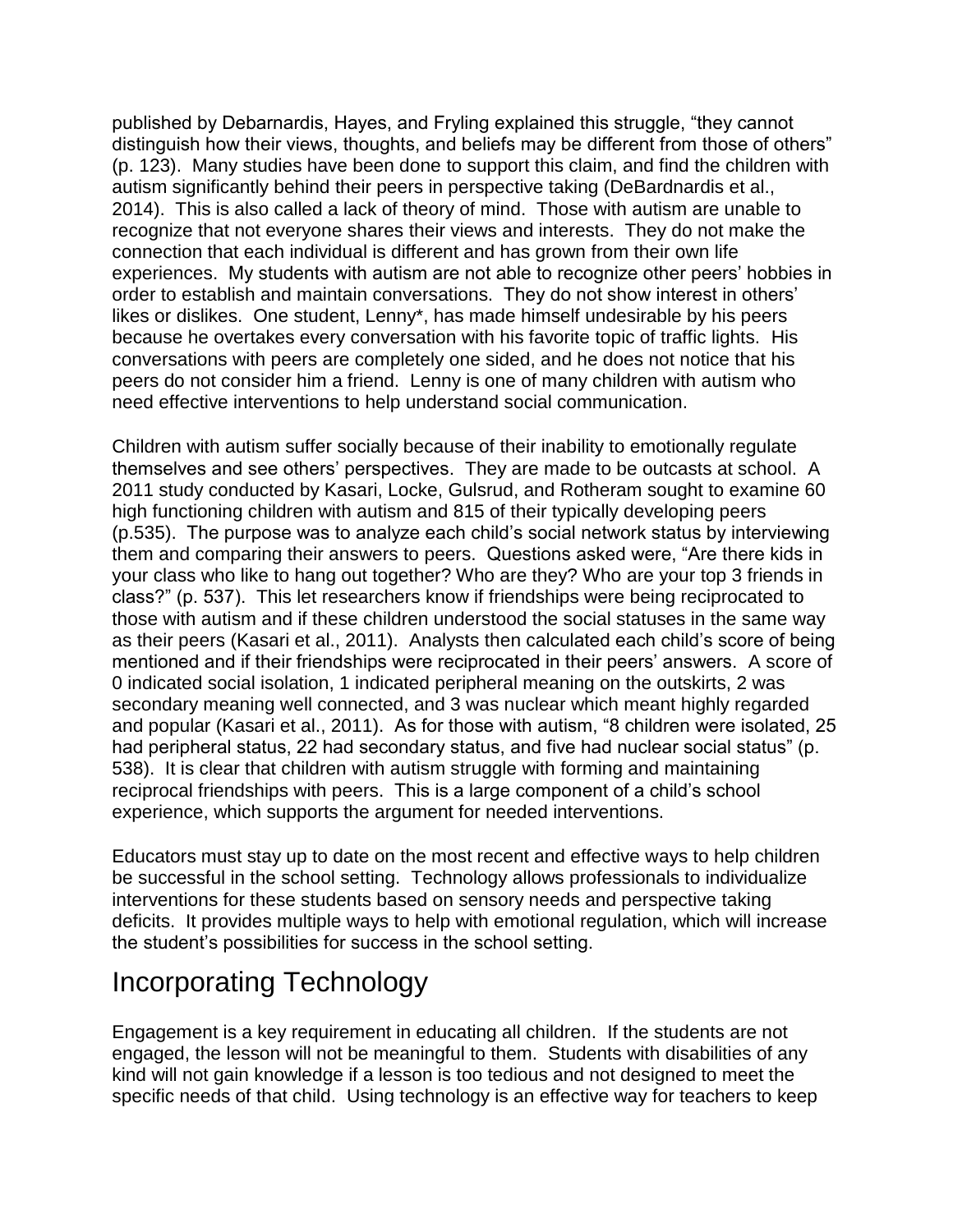all learners involved and to individualize specific lessons for students. Technology can be used for both whole group instruction as well as small group or individual learning. It helps children with autism be successful in the general education setting.

One way for teachers to enhance the learning of their students is by changing the learning culture with interactive whiteboards. This device takes the place of chalkboards or whiteboards used for whole group instruction. Interactive whiteboards are touch screen devices that allow the board to be both manipulated by students and customized by teachers to reach all learning styles. Students enjoy the variety that technology provides and have increased motivation when using such engaging devices. According to *Management in Education*, "the total experience of pupils does appear to be changing in several ways when teachers have developed competence in teaching with the interactive whiteboard" (Glover & Miller, 2007, p. 23). We cannot expect our students to reach their highest potential by remaining in their seats and filling out worksheet after worksheet. Whiteboards help teachers "present the same material in different ways to ensure understanding according to pupil learning style preferences" (Glover & Miller, 2007, p. 23). Children with autism need information presented visually through pictures, videos, and color coding. They also benefit from auditory stimulations such as upbeat noises or music. These characteristics can all be obtained through an interactive whiteboard.

For small group instruction, tablet computers (also known as iPads) have also been linked to student success in special education. A 2013 study conducted by Johnson supported the use of technology to enhance learning for students with autism. Twelve special education teachers and teaching assistants participated in a survey that sought to determine if tablet computers were appropriate for children with special needs (Johnson, 2013). They found that "tablet computers appear to have the potential to be an essential aspect of individual program plans" (p. 1). Teachers reported the various advantages of using tablets to facilitate learning. "For example, one teacher reported using the iPad for students to listen to music or auditory directions, which may facilitate the auditory processing of information and lead to improved listening skills" (Johnson, 2013, p. 5). Improved listening skills will help these students learn to communicate effectively. I also have students who use the iPad to communicate their wants and needs. This device can store thousands of vocabulary words and images to help each child get their message across. Because the iPad is portable, students are given the opportunity to learn in a comfortable and safe spot in the room. This helps my students to become relaxed in the learning process, which allows for student growth. "iPads can extend lessons when the child's attention is at its end. Some students can relax and show their full potential when using the iPad" (Johnson, 2013, p. 6). Lastly, "enhanced student motivation was the most frequently reported benefit of using tablet computers in school followed by instructional planning advantages" (Johnson, 2013, p. 1). If students are given engaging tools that are centered on their needs, then the classroom is student-based and thriving. Many students will not think of this as an educational task, rather a fun activity. One teacher responded, "All of our students love the opportunity to use the iPads. They feel as though they are being rewarded" (Johnson, 2013, p. 5).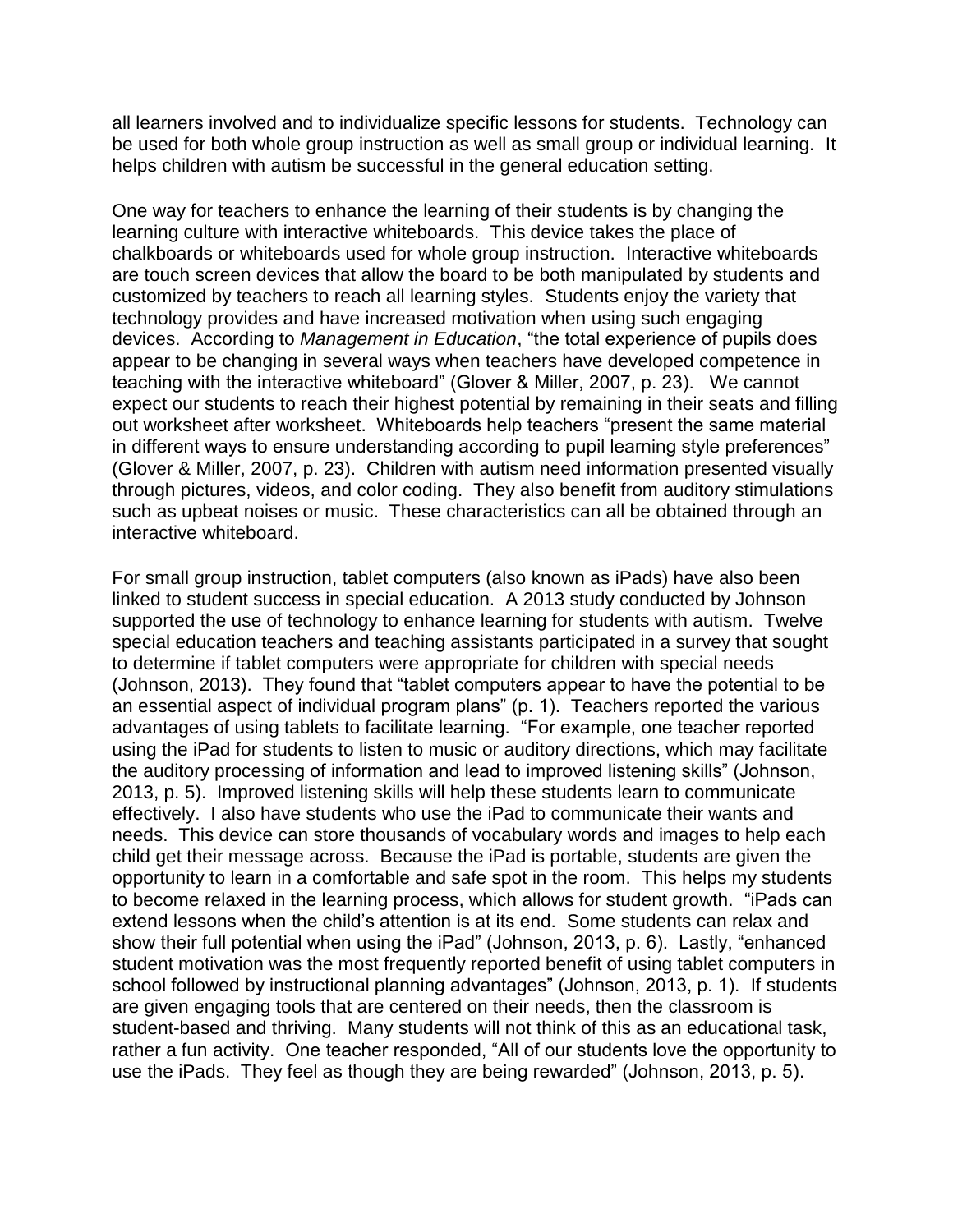Along with enhancing and customizing the learning experience for students with autism, assistive technology also helps them be successful in the general education setting. Students with autism have the right to be included with their peers and given tools to do so. This gives them opportunities to exercise appropriate communication skills and learn beside those without disabilities. A 2007 study sought to determine which instructional approach was effective for students with disabilities, one-to-one embedded instruction implemented in general education classes or one-to-one massed trials instruction in a special education classroom (Jameson, McDonnell, Johnson, Riesen, & Polychronis, 2007). "The data shows that embedded instruction is an effective instructional strategy for students with developmental disabilities being served in general education settings" (Jameson et al., 2007, p. 39). This means that by giving children with autism the appropriate technology, they can be successful alongside their nondisabled peers. I see this in my sixth grade general education class as well. The devices assist the students with autism so that they do not have to leave the general education setting. For example, one of my students uses his iPad as his main form of communication. This gives him the opportunity to function in our class and not be permitted to a special education classroom. His academic abilities are not being hindered by the fact that he struggles with speech and language. Instead, he is given a tool to help him be successful in the least restrictive environment. A couple other students in my classroom use their iPad for emotional regulation or sensory breaks. There are specific apps that provide calming images and sounds when these students become overstimulated. They can simply find the app on their device and use earphones without being singled out by having to leave the room. They are receiving what they need in the general education setting.

To summarize, the use of technology allows students with autism to receive engaging and customized lessons. It also provides various tools to assist with communication, emotional regulation, sensory needs, etc. Educators use these devices to create student-centered classrooms in which these children can learn in the least restrictive environment while also having individual needs met.

# Autism Specific Technology Available

Our world is continuously making advances in technology to help educators in our daily lives. New apps are being created on a daily basis to help people function such as task managers, roadmaps, alarm systems, etc. These apps are not seen as accommodations, but rather universal tools to help our lives stay structured and functioning more effectively. Because of this revolution in technology, apps are now available to help children on the autism spectrum. Apps have been created to help in the classroom. These apps focus on communication, social stories and emotional regulation.

Many children with autism struggle to communicate their thoughts and feelings. They may have speech impairments or be nonverbal. Luckily, there are now more options to assist these students rather than only sign language or picture communication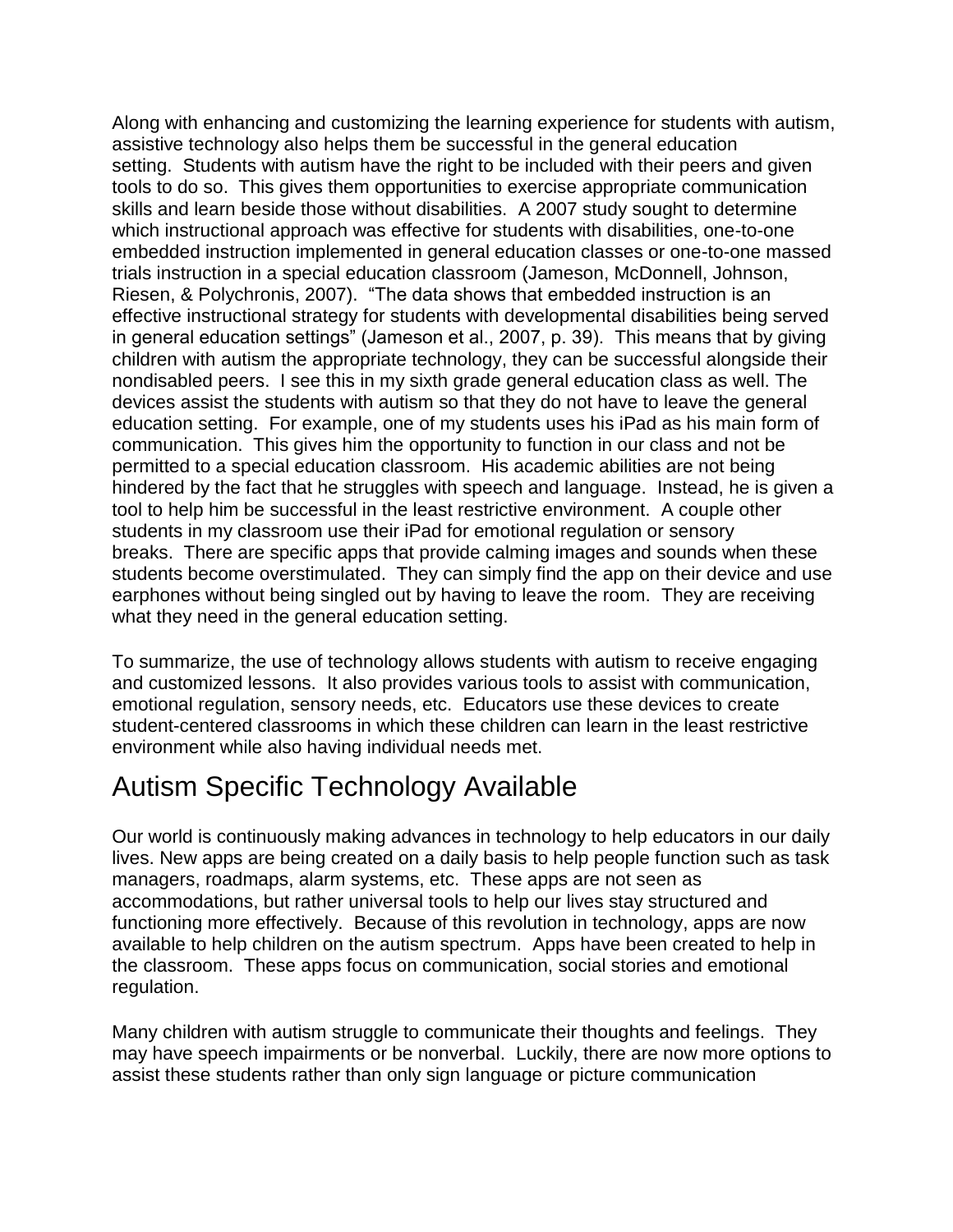systems. Schectman (2015) researched and put together a list of the highest ranking assistive communication apps that can be downloaded through the Apple store.

One of the most popular apps is iCommunicate which can be downloaded on the iPad and serves as an augmentative alternative communication (AAC) device. This app is used by many teachers in schools today. The app comes preloaded with 10,000 images to help children with autism express their needs and wants (Schectman, 2015). Another feature that both parents and educators like is that the app can record audio in any language to use the voice of the child or a loved one (Schectman, 2015). Daily life is much easier with iCommunicate because it "allows you (the teacher) to create pictures, flashcards, storyboards, routines, visual schedules and record custom audio in any language" (Schectman, 2015, p. 1). It contains multiple resources for students with autism in just one device and can be customized to meet individual needs. For example, I have a student who has trouble verbalizing his comments or questions in class. He will try to speak but the words will be at a very low whisper and his eye contact is poor. We could record his voice in a setting where he is most comfortable and use the recordings in class to help him become used to using his voice in front of peers. He would also greatly benefit from a visual schedule to help him navigate through all of the various classroom routines in middle school. It would be much easier for him and his teachers to be able to upload their class routines with actual images from each room. iCommunicate can help students with autism in various ways.

As a general education teacher in the middle school setting, I see students with autism struggle daily with peer interaction and building relationships. Children with autism each have such unique interests and skills, it can be overwhelming for educators and parents to find social stories that can be meaningful for each individual child. Luckily apps have been made that allow for quick, easy and customized social lessons to be created.

An app called Book Creator allows users to "model situations by uploading sequenced pictures of a social story" (Csillag, Says, & Says, 2016). With this app, teachers can upload actual pictures from the child's classroom or other surroundings. For example, entering the cafeteria for the first time can be very overwhelming. Prior to going to the cafeteria, I can sit with the student in my classroom and show the exact place and process they will follow in the comfort of our own classroom before heading to lunch. This app has the added ability to use their classmates in the social story to model what appropriate lunch etiquette looks like and how to start conversations. One student, John\*, struggles with turn taking in gym class. John can get extremely overwhelmed which leads to a rising frustration level and inappropriate behavior. With this app, his gym teachers can pull up the customized social stories to be used as a model for gym class that his special education teacher created by using actual video of John\* displaying appropriate behaviors in gym. Parents can also view the social stories we have worked on at school and practice the same ones with their child at home. The Book Creator app can also act as a journal for students with autism to help them retell stories or personal experiences (Csillag et al., 2016). This app supports my English Language Arts class by sharing what we have been reading outside of school or what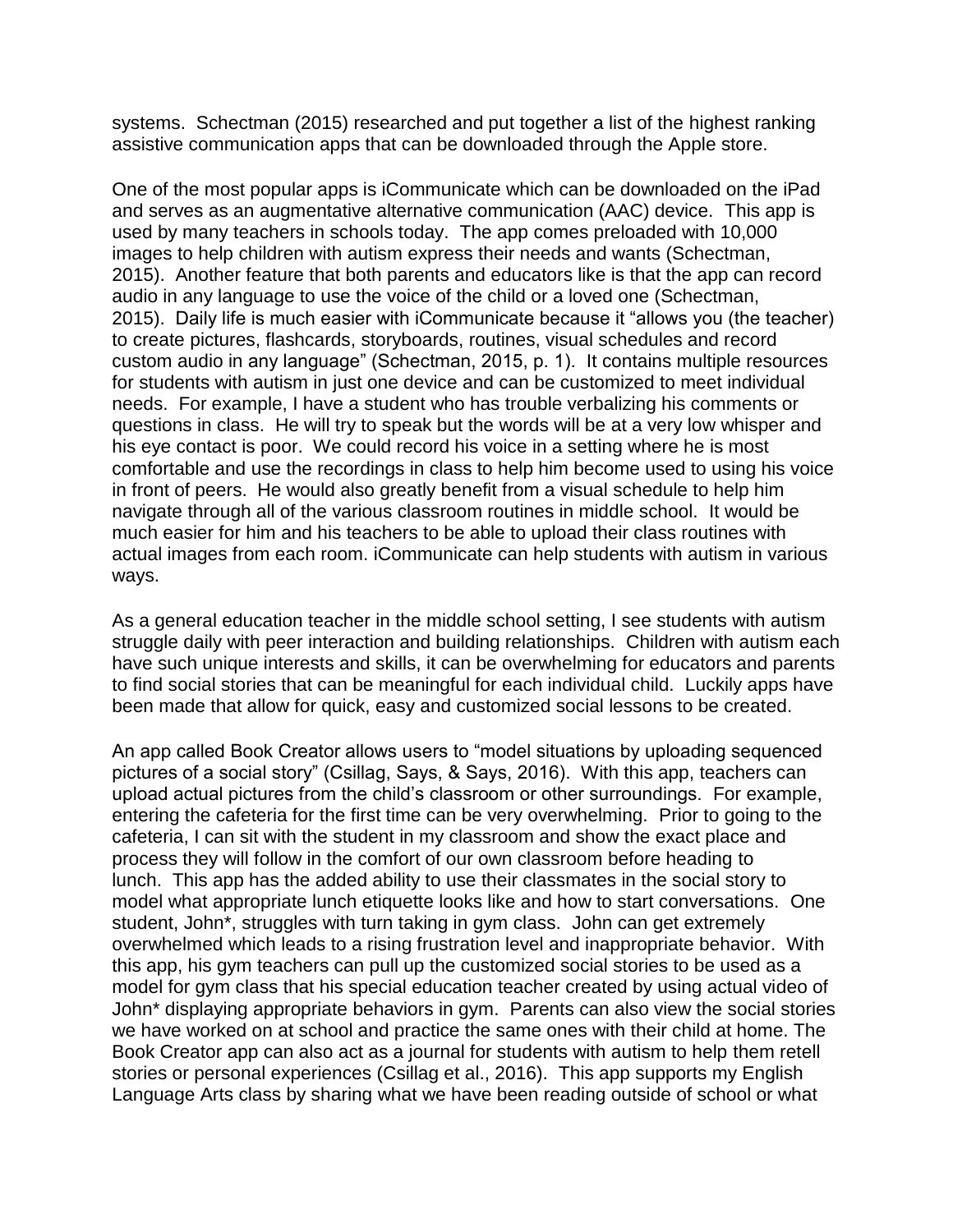happened over the weekend. Students with autism who struggle to speak in front of their peers can use this assistive technology to help retell experiences to the class without feeling overwhelmed or unprepared. Book Creator serves many purposes to help children with autism thrive in both social and academic situations.

Many students with autism struggle with their academics when they are unable to emotionally regulate themselves. Students experience increased frustrations, which results in poor classroom behavior and low academic achievement.

An app for school aged children would be The Middle School Confidential. It is a "graphic novel sequence focused on making stepping stones out of stumbling blocks on the road to becoming a teenager" (Schectman, 2015). The children follow a group of middle school aged friends sorting through the challenges of changing friendships, managing home life and balancing school (2015). The characters act as role models to the users as they face daily struggles that those with autism would also experience. The experiences cover socialization such as making new friends to academic struggles like time management and stress.

Another app that I use in my classroom frequently is GoNoodle. This resource is focused on getting students out of their seat for short brain breaks and moving around the room. "Studies have shown that physical activity increases blood flow, which increases concentration and attentiveness," just as I have seen with my students (Schectman, 2015). They enjoy the upbeat music and fun visuals of GoNoodle. I am able to choose from premade brain breaks or create my own interactive breaks using class material. It makes our classroom environment much more interesting and fun, especially for special education students.

As technology is becoming an effective instructional tool, it should be used to assist our students to best of its ability. With the increasing number of apps, there are more programs available to help students with autism be successful in the academic setting. These apps not only promote communication and social skills, but also classroom engagement for every student. Educators need to use these resources to help their students with autism minimize their daily struggles so they can focus on receiving the best education possible.

# **Conclusion**

This article opens to door to future research surrounding autism and technology. Helping these children will make a huge difference in their world and allow them to make wonderful strides. As stated, federal law requires that every child with a disability has the right to be educated in the least restrictive environment. This means that educators must by law provide appropriate accommodations to allow these students to access the curriculum and be able to learn among non-disabled peers. The article addressed various apps available to educators, administrators and parents to use with those with ASD. In the future, hopefully more research will develop to support educators in providing the most efficient learning environment for students with autism.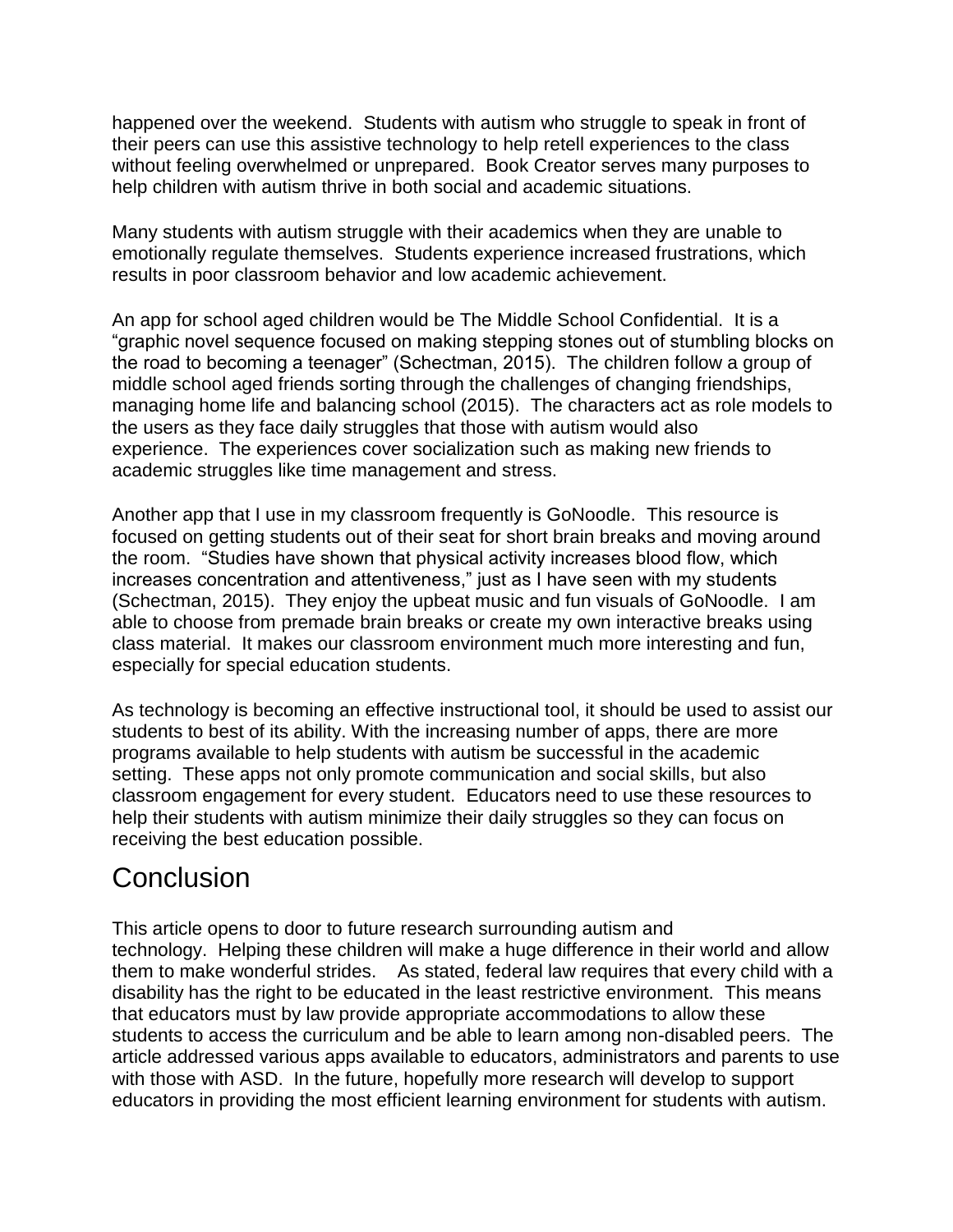### References

- Chen, Y., Rodgers, J., & Mcconachie, H. (2009). Restricted and repetitive behaviours, sensory processing and cognitive style in children with autism spectrum disorders. *Journal of Autism and Developmental Disorders, 39*(4), 635-42. doi:http://dx.doi.org/10.1007/ s10803-008-0663-6
- Csillag, A. J., Says, S. T., & Says, J. C. (2016, June 7). 5 Apps to Help People with Autism Learn Social Skills. Retrieved February 25, 2017, from http://blog.asha.org/2016/06/08/5-apps-to-help-people-with-autism-learn-social-skills/
- DeBernardis, G. M., Hayes, L. J., & Fryling, M. J. (2014). Perspective taking as a continuum. *The Psychological Record, 64*(1), 123-131. Retrieved from http://gatekeeper2.lindenwood.edu/login?url=http://search.proquest.com/docview/16270 82502?accountid=12104
- Glover, D., & Miller, D. (2007). Leading changed classroom culture--The impact of interactive whiteboards. *Management In Education, 21*(3), 21-24.
- Hill, D., & Flores, M. (2014). Comparing the picture exchange communication system and the iPad™ for communication of students with Autism Spectrum Disorder and developmental delay. *Techtrends: Linking Research & Practice To Improve Learning, 58*(3), 45-53. doi:10.1007/s11528-014-0751-8
- Jameson, J. M., McDonnell, J., Johnson, J. W., Riesen, T., & Polychronis, S. (2007). A comparison of one-to-one embedded instruction in the general education classroom and one-to-one massed practice instruction in the special education classroom. *Education & Treatment of Children, 30*(1), 23-44.
- Johnson, G. M. (2013). Using tablet computers with elementary school students with special needs: The practices and perceptions of special education teachers and teacher assistants. *Canadian Journal of Learning And Technology, 39*(4).
- Kasari, C., Locke, J., Gulsrud, A., & Rotheram-Fuller, E. (2011). Social networks and friendships at school: Comparing children with and without ASD. *Journal of Autism and Developmental Disorders, 41*(5), 533-44. doi:http://dx.doi.org/10.1007/s10803-010- 1076-x

Lowth, M. (2014). Understanding autistic spectrum disorder. *Practice Nurse, 44*(7), 20-23.

Sansosti, F. J., & Powell-Smith, K. (2008). Using computer-presented social stories and video models to increase the social communication skills of children with highfunctioning autism spectrum disorders. *Journal of Positive Behavior Interventions, 10*(3), 162-178. Retrieved from